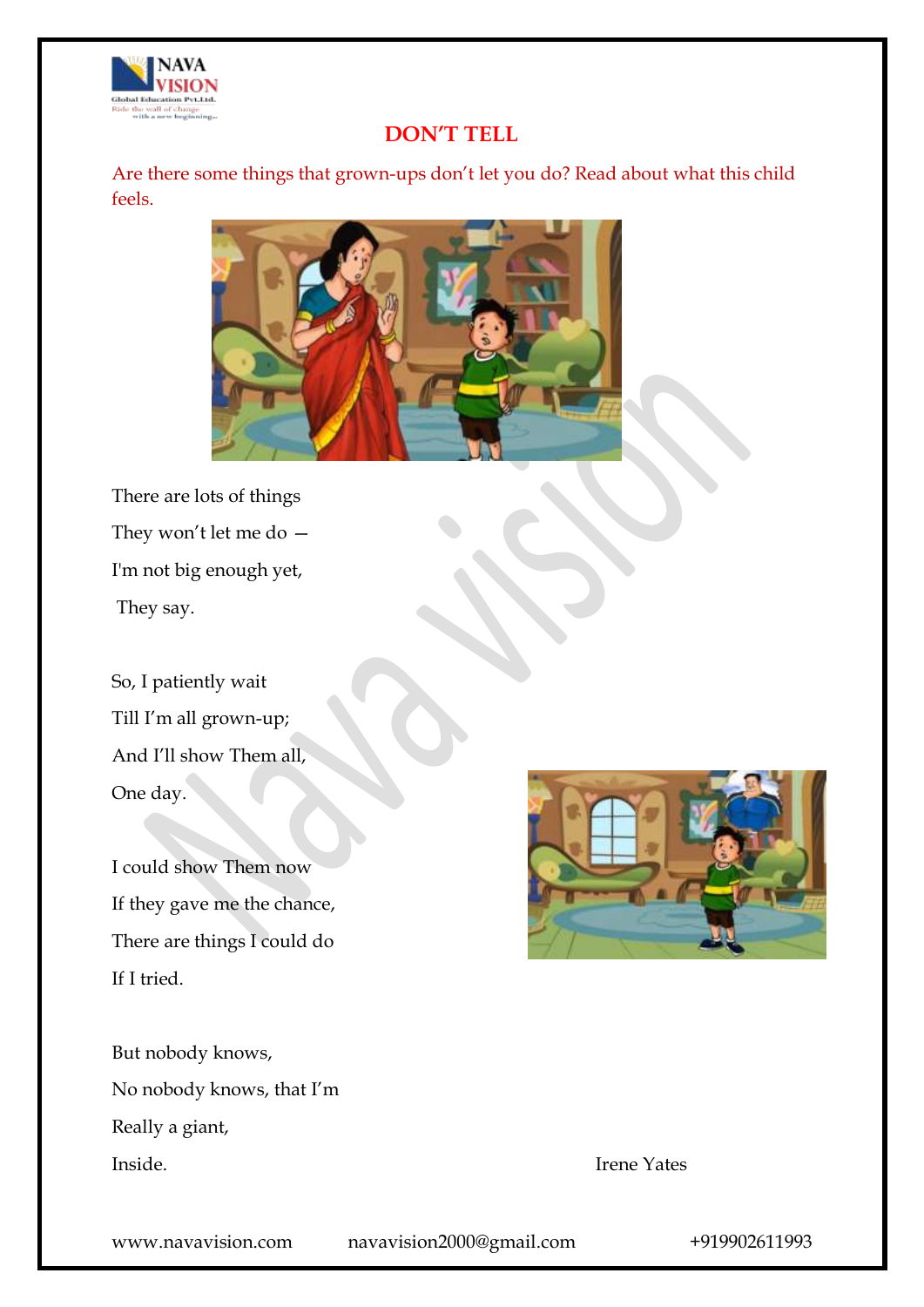

Enough, chance, giant, patient

**Enough**: as much as needed

1) I had **enough** lunch with my friends.

2) The work is not **enough**.

**Chance**: possibility

1) You should take a **chance** with this question.

2) There is a **chance** of winning the game.

**Giant:** of a huge size.

1) I saw a **giant** building near my house.

2) I saw a **giant** animal in my dream.

Patient: to be able to wait for something for a long time.

1) My teacher was very **patient** with the students.

2) Being **patient** is always helpful.

# **Reading is fun:**

1. How old is the speaker?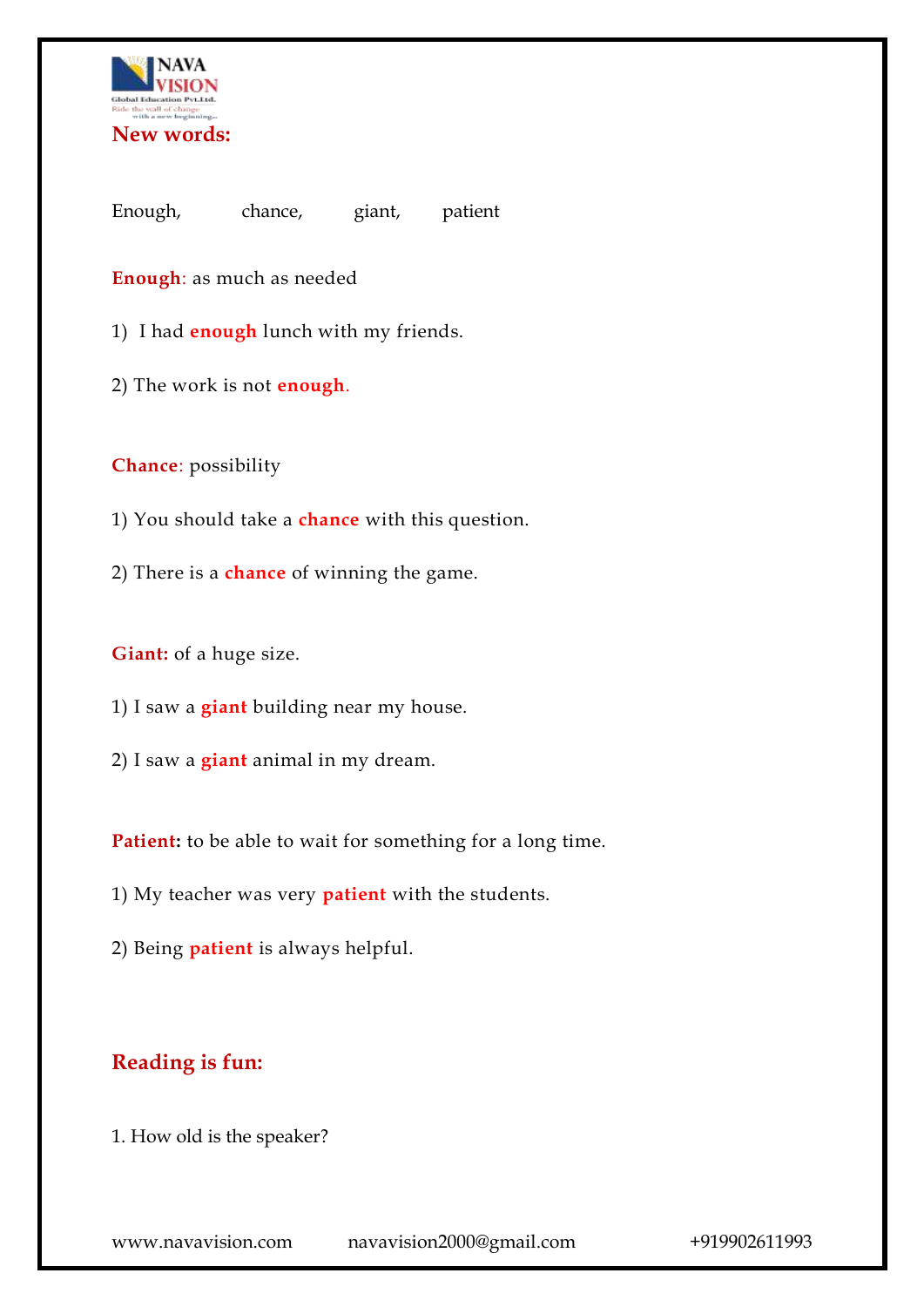

- 2. Who are 'they' and 'them' in the poem?
- 3. What is the secret the speaker is hiding?

### **Talk time:**

1. Think of three things that 'they' won't let you do.

2. What are the things you'd like to do when you are grown-up that you can't do now?

# **Word building:**

1. Using the letters of the given word, make three words. One is done for you.

| <b>Black board</b> | mother                              | vegetable | thousand | helicopter |
|--------------------|-------------------------------------|-----------|----------|------------|
| <b>Black</b>       |                                     |           |          |            |
| Board              |                                     |           |          |            |
| <b>Back</b>        |                                     |           |          |            |
|                    |                                     |           |          |            |
|                    |                                     |           |          |            |
|                    | 2. Look at these words in the poem. |           |          |            |
| Don't              | I'm                                 | I'll      |          |            |